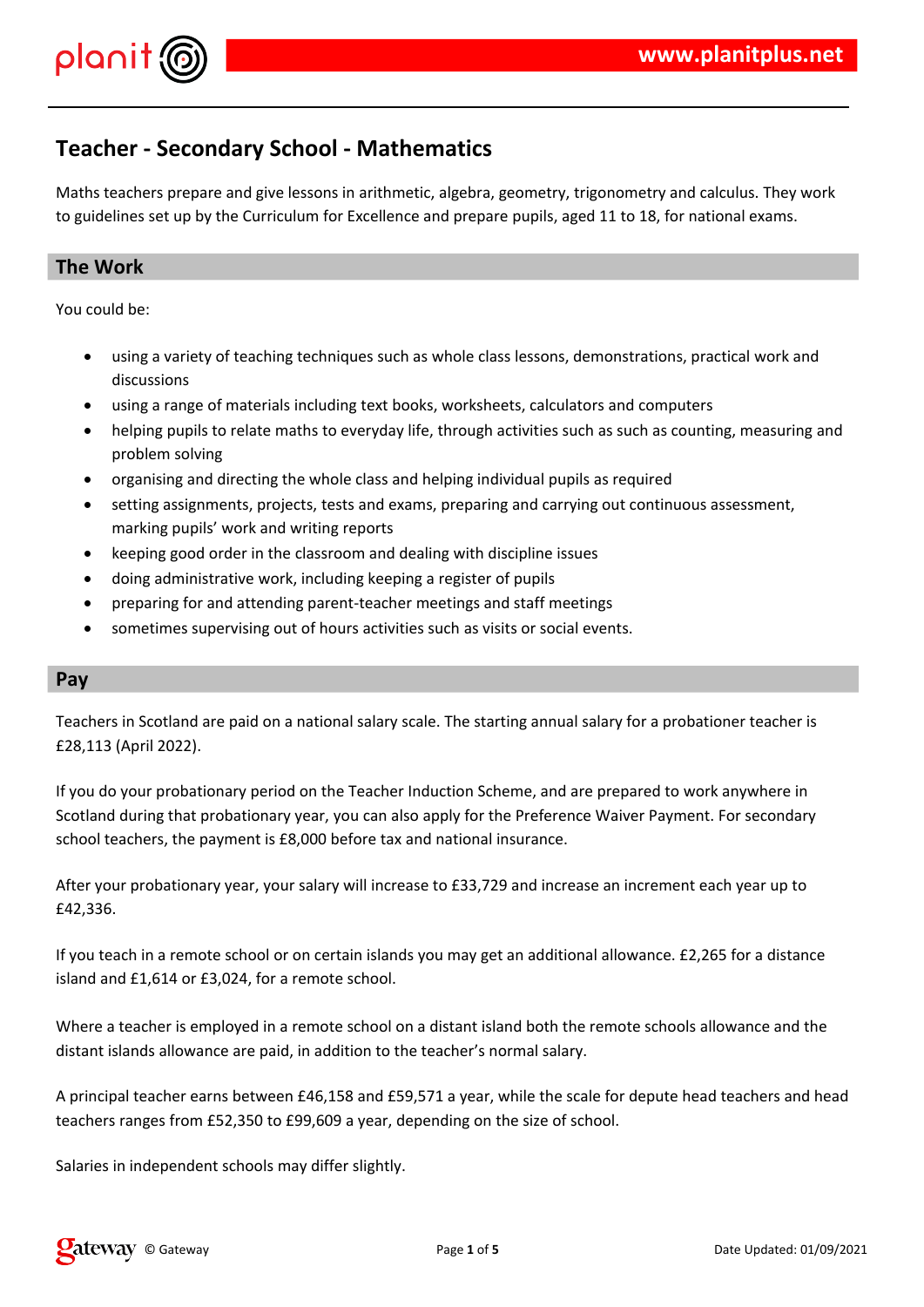

## **Conditions**

- You would work in a classroom.
- Your working hours are based on a 35-hour week, working in a classroom 9.00am to 3.30pm or 4.00pm. You would use the rest of the time for preparation and marking.
- You may have to do some preparation and assessment work at home, in the evenings or at weekends.
- You would have 13 weeks holiday each year, but would probably use some of this time to prepare next term's work.
- You would have to prepare for and attend parent-teacher meetings, which are usually in the evening.
- You should be aware that teaching is a mentally and physically demanding job.

### **Getting In**

To become a maths teacher, you must have a degree (SCQF Level 9-10) in mathematics plus a Professional Graduate Diploma (SCQF Level 11) in Education (PGDE) OR a degree in Professional Education (Secondary) and Mathematics or Computing Science and Mathematics from the University of Stirling OR the degree in Mathematics with Teaching from the University of Strathclyde OR the degree in Mathematics with Education from the University of the West of Scotland (SCQF Level 10).

#### **Your degree**

- For entry to a degree course you normally need 4-5 good Highers, including Maths.
- You must also have Higher English.
- For entry to the degree in Professional Education and Mathematics at the University of Stirling, you require 4 Highers at ABBB (first sitting) or AABB (two sittings) including English and Maths.
- For the degree in Mathematics with Teaching at the University of Strathclyde, you require 4-5 Highers at AABB or ABBBC including and Maths at A and English. Advanced Higher Maths is also preferred.
- For the degree in Mathematics with Education at the University of the West of Scotland, you require 4 Highers at BBBC including Maths plus National 5 English. Higher English should be obtained before starting Year 3.
- Your degree should normally contain 80 Scottish Credit and Qualifications Framework (SCQF) credit points in mathematics, and 40 of the credit points must have been studied at SCQF Level 8 (second year undergraduate level) or above.

#### **PGDE**

- For entry to a PGDE, you need an approved maths degree together with Higher English.
- Aberdeen, Dundee, Edinburgh, Edinburgh Napier, Glasgow, Strathclyde, the Highlands and Islands (at a number of colleges) and West of Scotland (UWS) universities offer the PGDE in Mathematics.
- There is a lot of competition for places in all PGDE courses. It helps if you have experience of working with children or young people.
- For PGDE courses, apply through UCAS.

#### **Alternative Routes**

There are a number of new teacher training programmes available, most linked to local authorities. See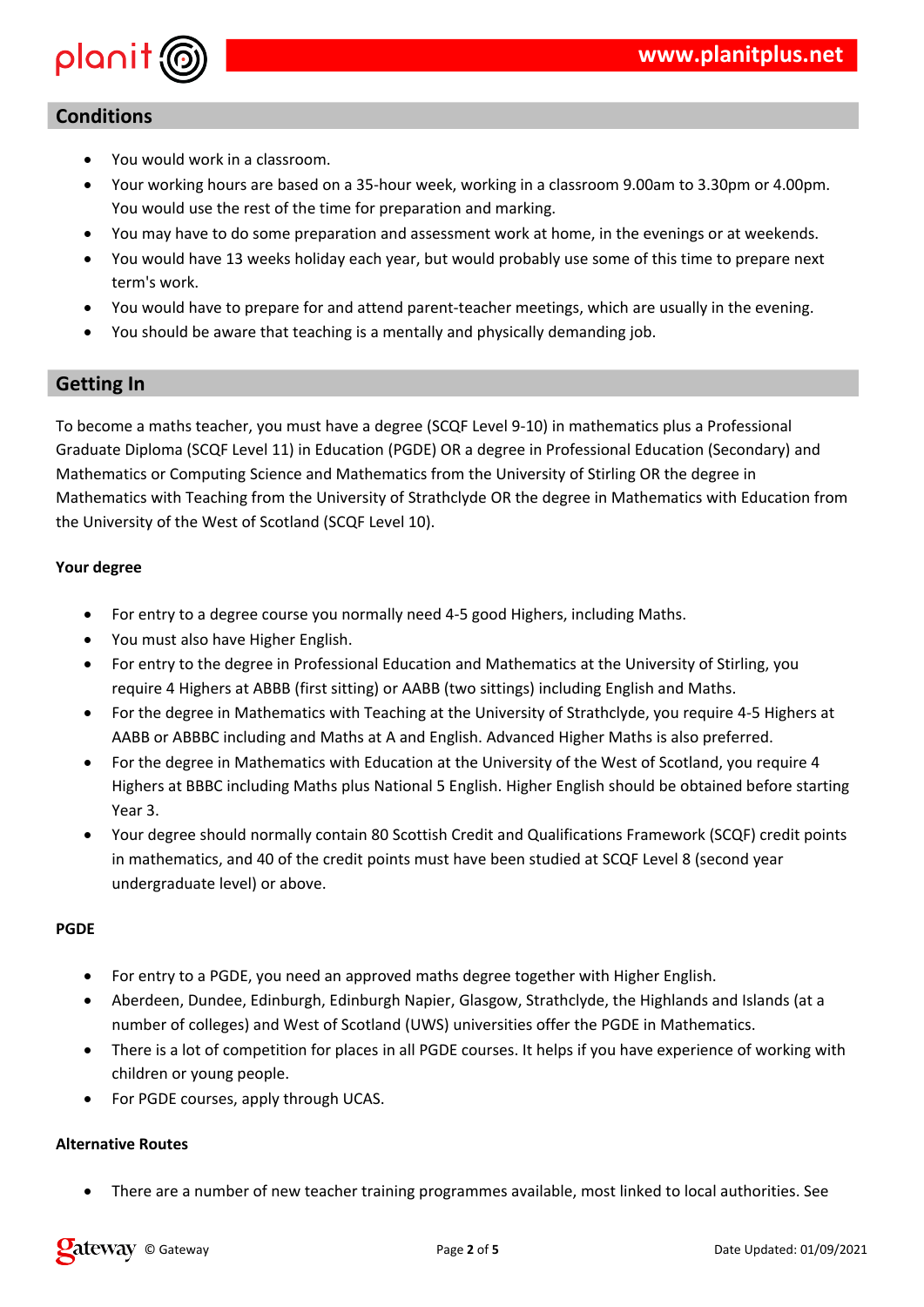

|                        | $\mathbf{H}$ |  |              |  |
|------------------------|--------------|--|--------------|--|
| $\star$ $\blacksquare$ |              |  |              |  |
|                        |              |  |              |  |
|                        |              |  | $\mathbf{u}$ |  |
|                        |              |  |              |  |
|                        | ш            |  |              |  |

|                                                                                                                                                                                                                                                                                                                     | % |  |
|---------------------------------------------------------------------------------------------------------------------------------------------------------------------------------------------------------------------------------------------------------------------------------------------------------------------|---|--|
| $\frac{1}{2}$ $\frac{1}{2}$ $\frac{1}{2}$ $\frac{1}{2}$ $\frac{1}{2}$ $\frac{1}{2}$ $\frac{1}{2}$ $\frac{1}{2}$ $\frac{1}{2}$ $\frac{1}{2}$ $\frac{1}{2}$ $\frac{1}{2}$ $\frac{1}{2}$ $\frac{1}{2}$ $\frac{1}{2}$ $\frac{1}{2}$ $\frac{1}{2}$ $\frac{1}{2}$ $\frac{1}{2}$ $\frac{1}{2}$ $\frac{1}{2}$ $\frac{1}{2}$ |   |  |
|                                                                                                                                                                                                                                                                                                                     |   |  |

|  | $\frac{1}{2}$ $\frac{9}{6}$ "                                                       |  |                                                                                                                                                                                                                                                                                                                     |  |  |  |  |
|--|-------------------------------------------------------------------------------------|--|---------------------------------------------------------------------------------------------------------------------------------------------------------------------------------------------------------------------------------------------------------------------------------------------------------------------|--|--|--|--|
|  | and the contract of the contract of the contract of the contract of the contract of |  |                                                                                                                                                                                                                                                                                                                     |  |  |  |  |
|  |                                                                                     |  | $\frac{1}{1}$ $\frac{1}{1}$ $\frac{1}{1}$ $\frac{1}{1}$ $\frac{1}{1}$ $\frac{1}{1}$ $\frac{1}{1}$ $\frac{1}{1}$ $\frac{1}{1}$ $\frac{1}{1}$ $\frac{1}{1}$ $\frac{1}{1}$ $\frac{1}{1}$ $\frac{1}{1}$ $\frac{1}{1}$ $\frac{1}{1}$ $\frac{1}{1}$ $\frac{1}{1}$ $\frac{1}{1}$ $\frac{1}{1}$ $\frac{1}{1}$ $\frac{1}{1}$ |  |  |  |  |
|  |                                                                                     |  |                                                                                                                                                                                                                                                                                                                     |  |  |  |  |

| $\star$ $\blacksquare$<br>$\star$ = $\,$ = $\,$ = $\,$ = $\,$ = $\,$ = $\,$ = $\,$ = $\,$ = $\,$ = $\,$ = $\,$ = $\,$ = $\,$ = $\,$ = $\,$ = $\,$ = $\,$ = $\,$ = $\,$ = $\,$ = $\,$ = $\,$ = $\,$ = $\,$ = $\,$ = $\,$ = $\,$ = $\,$ = $\,$ = $\,$ = $\,$ |              | $\sim$<br>$\%$          | $\sim 100$     | 2 <sup>1</sup> |              | $\mathcal{O}(\mathbb{R}^n)$ |   | $\overline{4}$ " "<br>$\mathbb{R}^n$ and $\mathbb{R}^n$ . In the $\mathbb{R}^n$ |              | #<br># |
|------------------------------------------------------------------------------------------------------------------------------------------------------------------------------------------------------------------------------------------------------------|--------------|-------------------------|----------------|----------------|--------------|-----------------------------|---|---------------------------------------------------------------------------------|--------------|--------|
|                                                                                                                                                                                                                                                            |              |                         |                |                |              |                             |   |                                                                                 |              |        |
| $\star$ – $\textsf{H}$<br>$\star$ $\blacksquare$                                                                                                                                                                                                           | $\mathbf{1}$ | $\sim 1$ .              | $\blacksquare$ |                |              |                             |   | #<br>#                                                                          |              |        |
| $\star$ – $\textbf{H}$<br>$\%$                                                                                                                                                                                                                             | $\sim 0$     | <b>Contract Manager</b> | $\%$ "         |                | $\mathbf{H}$ |                             | # | $\mathbf{H}$                                                                    | $\mathbf{H}$ | Π      |
|                                                                                                                                                                                                                                                            |              |                         |                |                |              |                             |   |                                                                                 |              |        |

 $\overset{\mathfrak{m}}{=}=\begin{pmatrix} 1 \\ 0 \end{pmatrix}$  $\frac{1}{2}$  $\mathsf{C}$  $\%$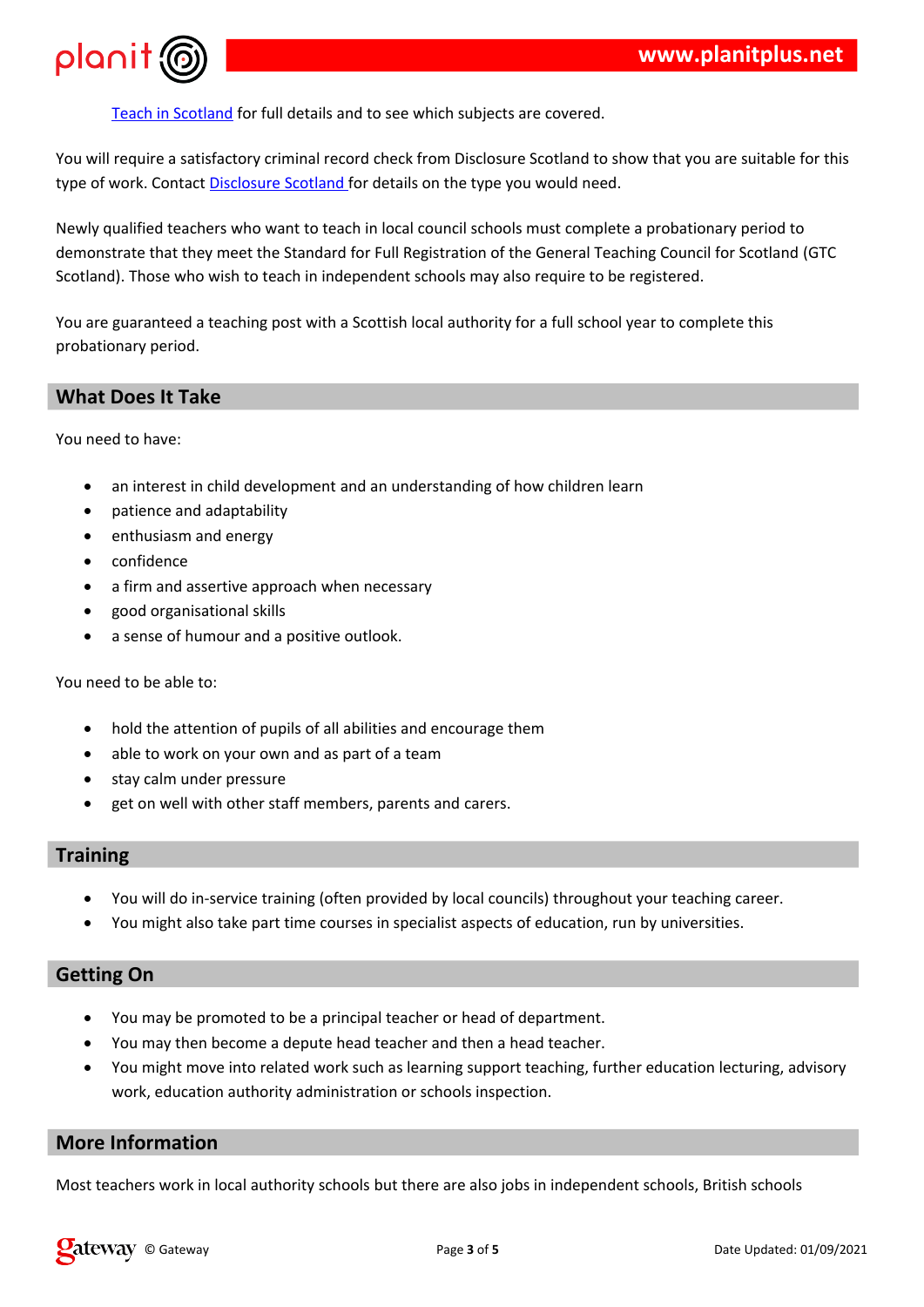|  |  |  |  | E! # |  |
|--|--|--|--|------|--|

 $\sim$   $\sim$ 

 $\star$ 

 $\sim 10^{-11}$  .

| $\#$<br>\$<br>$\frac{1}{6}$<br>\$ | $\mathbf{I}$             | 1 99 911<br>$+$ " F "<br>$\#$<br>#<br>$\sim$ 10<br>#<br>#<br>$F'$ "                                       |
|-----------------------------------|--------------------------|-----------------------------------------------------------------------------------------------------------|
| \$<br>$\frac{1}{6}$<br>\$         | $\overline{\phantom{a}}$ | $\ddot{}$<br>$\pmb{\cdot}$<br>1 <sup>1</sup><br>$\mathbf{1}$<br>9<br>$\sim$<br>F # #"%<br># #"%<br>#<br>F |
| \$<br>$\bar{1}$<br>$\,6$          | $\overline{\phantom{a}}$ | 9; 19; 989;<br>#<br># " %<br>F<br>#                                                                       |
|                                   | %                        | $+ - \%$<br>\$<br>$\overline{\phantom{a}}$                                                                |
| \$<br>$\,6$                       | $\mathbf{I}$             | $18 \t 9:$<br>9:<br>$\#$ "<br>#                                                                           |
| $\, 6$                            | $\overline{\phantom{a}}$ | Ħ<br>24#<br>$\#$<br>٠                                                                                     |
| \$                                |                          | - F "<br>G                                                                                                |

 $7 \t 96 \t \# \t 96 \t \#$